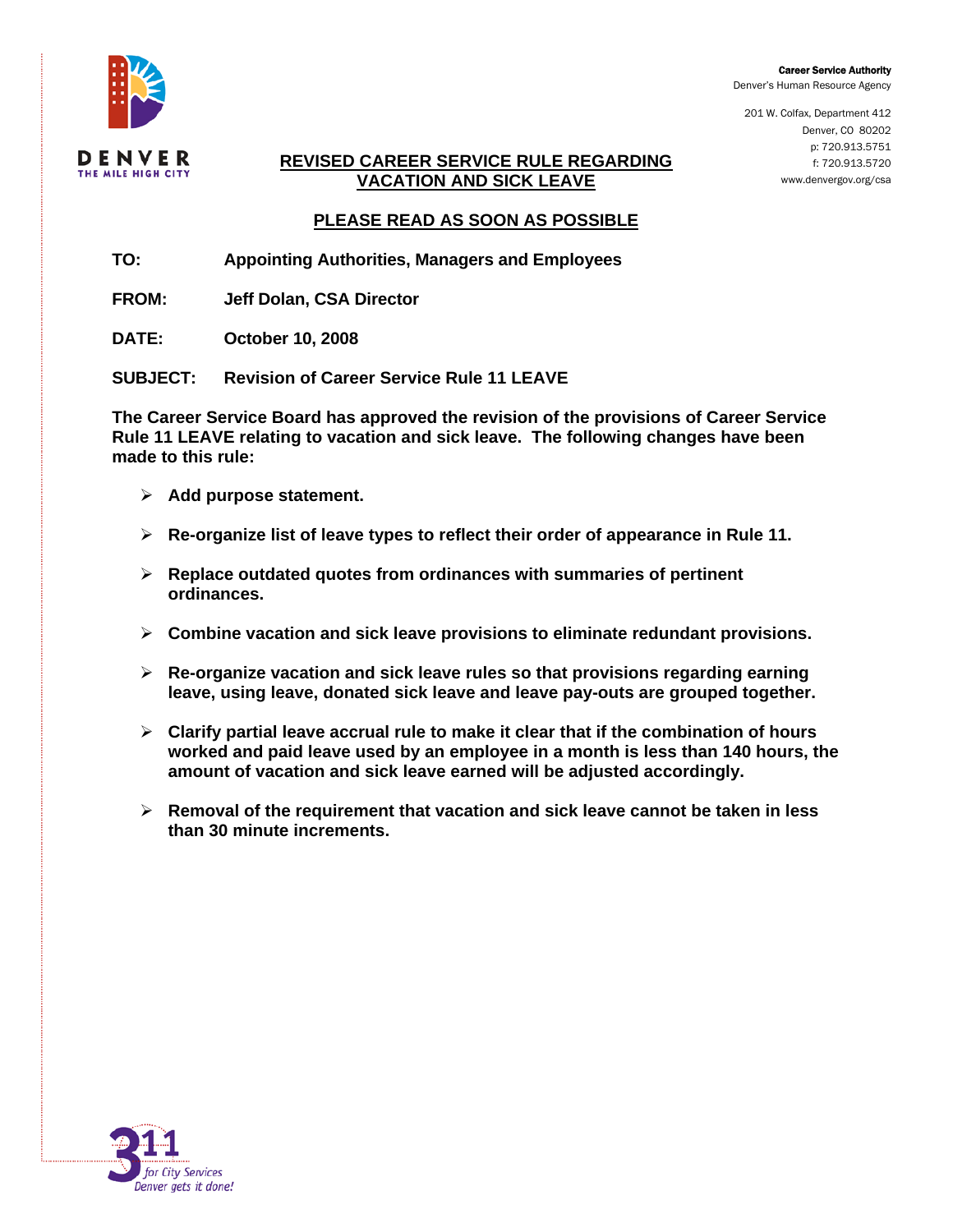### **MEMORANDUM**

#### **REVISION 33 SERIES C**

**TO:** Holders of CSA Rule Books

**FROM:** Career Service Board

- **DATE:** October 10, 2008
- **SUBJECT:** Revision to Career Service Rules

The Career Service Board has approved the revision of Career Service Rule 11 LEAVE. The effective date of this revision is October 10, 2008.

|                | <b>Page Number</b>                                                                                                                                     | <b>Issuance Dates</b>                                                                                                                                                     |
|----------------|--------------------------------------------------------------------------------------------------------------------------------------------------------|---------------------------------------------------------------------------------------------------------------------------------------------------------------------------|
| <b>Remove</b>  | $11 - 1$<br>$11 - 2$<br>$11 - 2.1$<br>$11 - 3$<br>$11 - 3.1$<br>$11 - 4$<br>$11-5, 11-5.1$<br>$11 - 6$<br>$11 - 7$<br>11-8, 11-9, 11-9.1<br>$11 - 9.2$ | March 17, 2006<br>July 9, 1991<br>March 26, 1986<br>September 23, 1998<br>December 22, 1983<br>December 24, 1985<br>February 8, 2005<br>April 1, 2008<br>February 8, 2005 |
| <b>Replace</b> | 11-1 through 11-9                                                                                                                                      | October 10, 2008                                                                                                                                                          |

### **PLEASE INSERT IN YOUR RULE BOOK AS SOON AS POSSIBLE. THANK YOU.**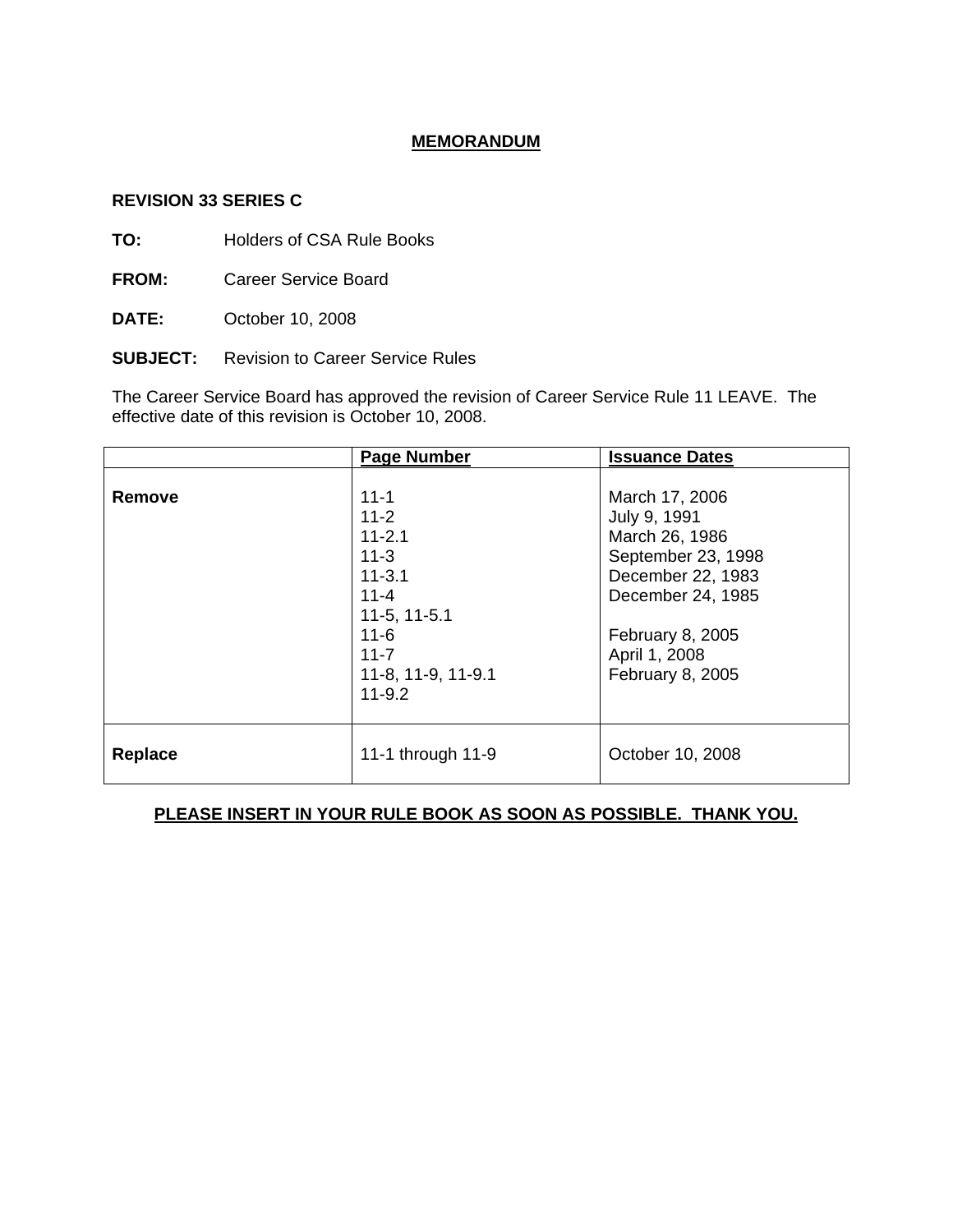#### **RULE 11 LEAVE**

Purpose statement: (Effective October 10, 2008; Rules Revision Memo 33C)

The purpose of this rule is to provide guidelines and policies for administering time off through the City's leave programs.

Section 11-10 Definitions

(Effective October 10, 2008; Rules Revision Memo 33C)

- A. Leave: Any absence during regularly scheduled work hours. The following types of leave are officially established and shall be in effect unless otherwise provided by ordinance:
	- 1. Vacation and sick;
		- a. Donated sick
		- b. Bereavement
	- 2. Administrative
	- 3. Military
	- 4. Election
	- 5. Court
	- 6. Leave without pay
	- 7. Unauthorized
	- 8. Training
	- 9. Disability
	- 10. Family Medical Leave ("FML")
	- 11. Holiday

Page issuance date: October 10, 2008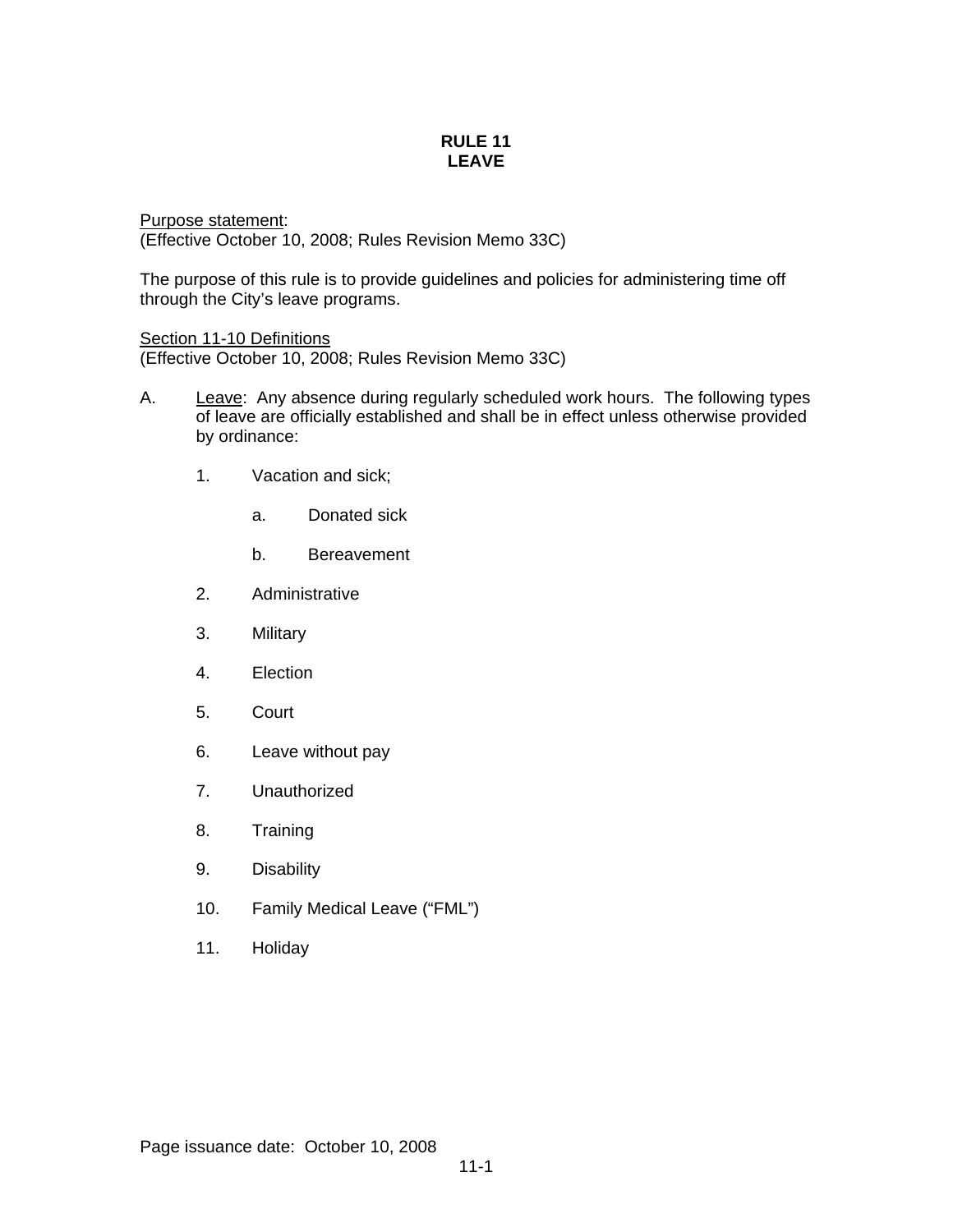### Section 11-20 Vacation and Sick Leave

(Effective October 10, 2008; Rules Revision Memo 33C)

### **SUMMARY OF VACATION AND SICK LEAVE ORDINANCES**

### **1. Types of Career Service employees not eligible for vacation and sick leave:**

A. Part-time employees who are regularly scheduled to work less than twenty (20) hours per week;

B. Persons occupying or employed in on-call, temporary, or seasonal positions, or positions in which the incumbent is paid according to the community rate schedule; and

C. Employees who hold positions in classifications in the Undersheriff pay schedules.

# **Source: D.R.M.C. §18-121 and §18-131**

#### **2. Earning vacation and sick leave Years of consecutive service**   $0 - 5$  |  $>5 - 10$  |  $>10 - 15$  |  $>15$ **Vacation hrs. earned per month**  8 10 12 14 **Sick hours earned per month**  8 | 8 | 8 | 8

Eligible employees who began employment with the City before January 1, 1981 may be entitled to earn vacation leave at a higher rate.

A proportionate amount shall be allowed eligible employees working part-time.

### **Source: D.R.M.C. §18-122 (b) and §18-132 (1)**

## **THIS SUMMARY IS PROVIDED FOR INFORMATIONAL PURPOSES AND IS NOT CONSIDERED A PART OF THE RULES.**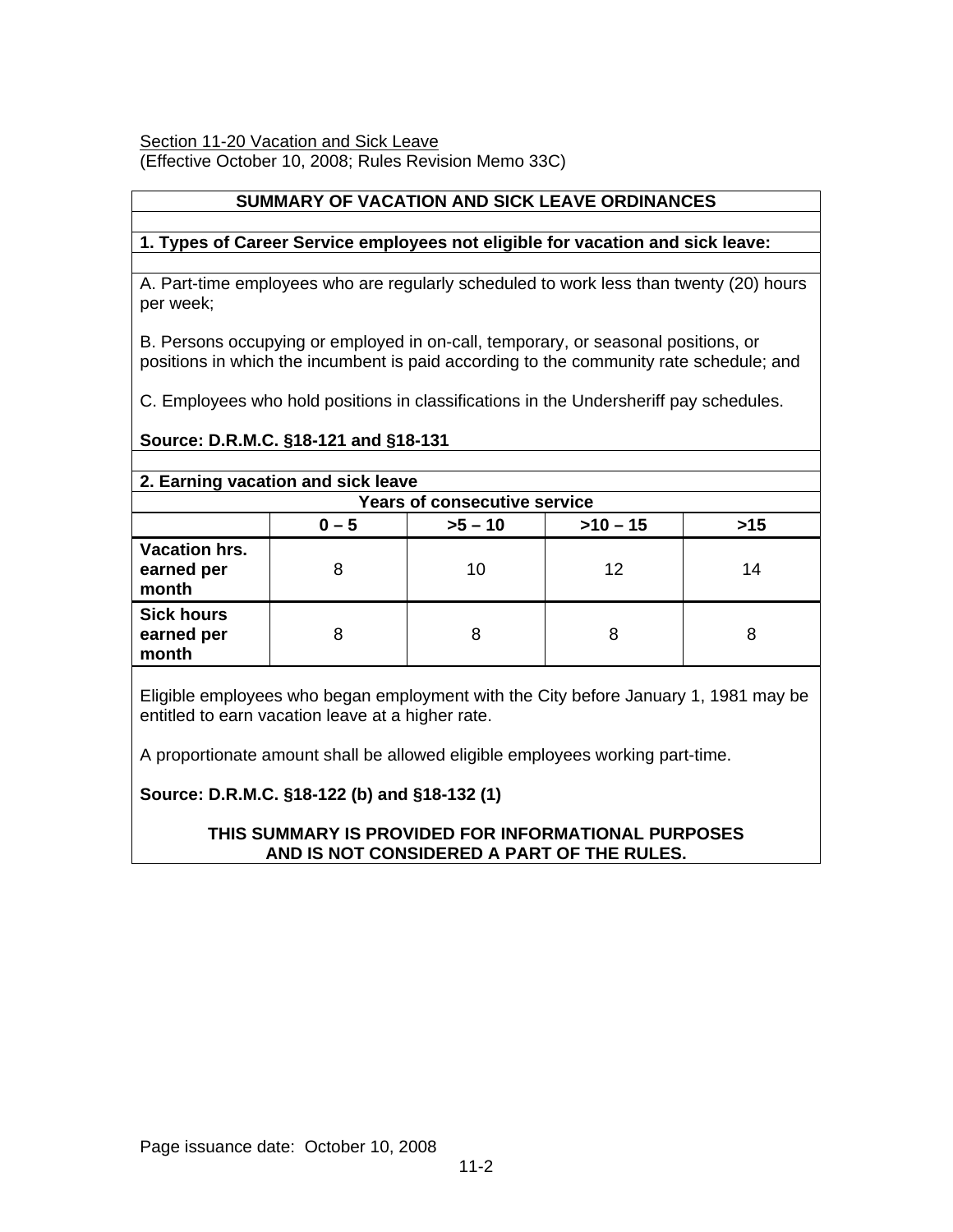### 11-21 Earning Vacation and Sick Leave

### A. Partial Leave Accruals:

Full-time employees, eligible to earn vacation and sick leave:

- 1. Who have used unpaid leave in a month, unless the employee is using the first thirty days of consecutive voluntary leave without pay in a calendar year (see section 11-82 b) or
- 2. Who begin employment with the City after the first day of a month; or
- 3. Who separate from employment with the City before the last day of a month.

Shall earn vacation and sick leave in that particular month according to the following pro-ration schedule:

| Hrs. worked (including |         | <b>Vacation</b> |                  |       |             |
|------------------------|---------|-----------------|------------------|-------|-------------|
| pd. Iv) in the month   |         |                 | Years of service |       | <b>Sick</b> |
|                        | $0 - 5$ | $>5 - 10$       | $>10 - 15$       | $>15$ | N/A         |
| $0 - 39$               |         |                 |                  |       |             |
| 40-79                  | ົ       | 2.5             | 3                | 3.5   |             |
| 80-119                 |         | 5               | 6                |       |             |
| 120-139                | 6       | 7.5             |                  | 10.5  | 6           |
| >140                   |         | 10              |                  | 14    |             |

### B. Length of Service:

In computing length of service for the purpose of determining whether an employee is eligible to earn more than eight (8) hours of vacation leave, service in a position in any City office, agency, commission, or department other than the Classified Service of Police and Fire, the Denver Water Board, on-call positions, contact positions, and positions whose salaries are fixed in the charter, shall be counted as service, provided such service was performed continuously immediately prior to the employee's employment or re-employment appointment to the Career Service.

### C. Limits on Vacation Leave Accumulation:

Employees with up to ten (10) years of service may accumulate as much as two-hundred-eighty-eight (288) hours of vacation leave. Employees with ten (10) or more years of service may accumulate up to three-hundred-thirty-six (336) hours of vacation leave.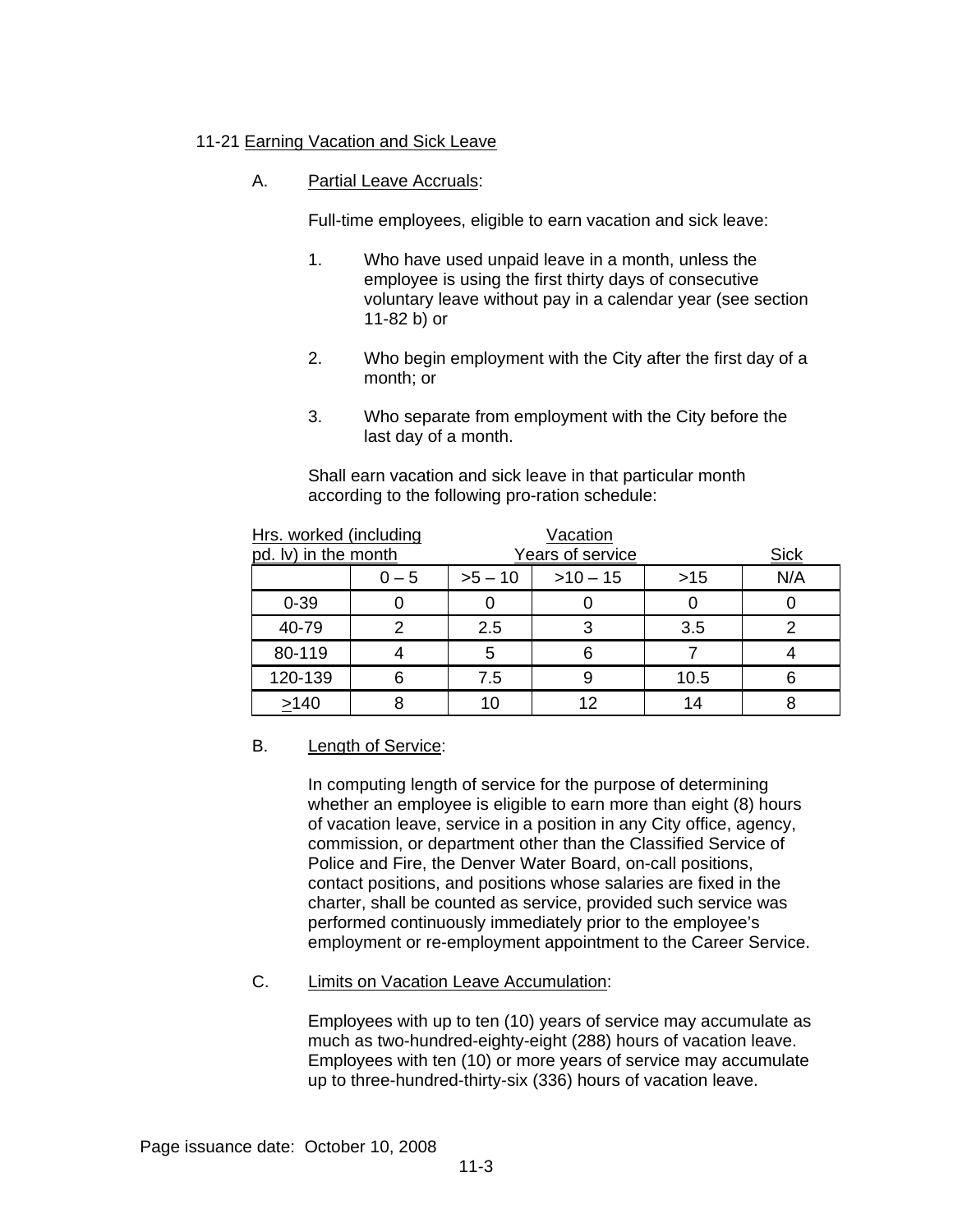# **SUMMARY OF VACATION AND SICK LEAVE ORDINANCES -continued**

# **3. Limits on sick leave accumulation**

Sick leave may be accumulated to a limit of nine hundred sixty (960) working hours. When the accumulation exceeds eight hundred eighty (880) working hours, an employee shall be granted eight (8) hours of vacation leave for each eight-hour day of sick leave accumulated beyond eight hundred eighty (880) hours up to the limit, in addition to the vacation to which the employee is otherwise entitled; provided, however, that the employee may elect to retain such sick leave credits to be used as sick leave if they do not discharge such credits by additional vacation leave. **Source: D.R.M.C. §18-132 (2)**

# **4. Effect of appointment to another City position:**

A. When an employee is appointed to a Career Service position from any other City department or agency which is governed by the vacation leave ordinance, the employee may, with the approval of the employing appointing authority, elect to transfer his or her vacation leave credits into the employing office, provided that the entrance on duty in the new position immediately follows the separation from the former position. **Source: D.R.M.C. §18-123 (1)**

B. If the employee has served in a City position not in the Career Service for less than six (6) months, the employee's accumulated vacation leave shall be transferred into the Career Service upon appointment to a Career Service position, provided that the entrance on duty in the new position immediately follows the separation from the former position.

# **Source: D.R.M.C. §18-123 (2)**

C. When an employee is appointed to a Career Service position from any other City department or agency which is governed by the sick leave ordinance, the employee's sick leave credits shall be transferred into the new department or agency, provided that the entrance on duty in the new position immediately follows the separation from the former position.

# **Source: D.R.M.C. §18-134 (3)**

### **THIS SUMMARY IS PROVIDED FOR INFORMATIONAL PURPOSES AND IS NOT CONSIDERED A PART OF THE RULES.**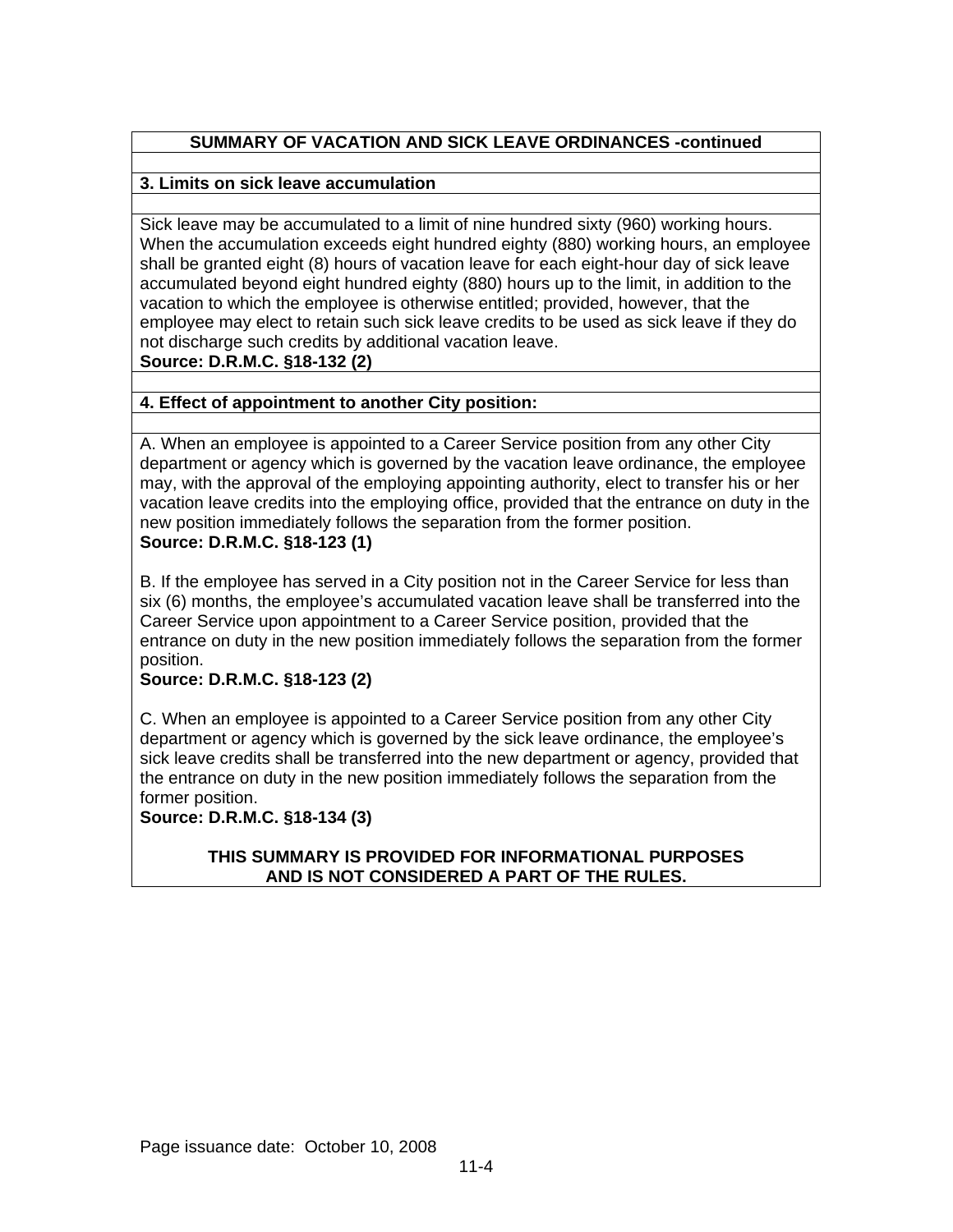# 11-22 Effect of Appointment to Another Career Service Position

When an employee is appointed to one Career Service position from another, the employee's accumulated vacation and sick leave shall be transferred to the new position.

### 11-23 Using Vacation and Sick Leave

- A. The amount of vacation and sick leave used shall be the exact amount of time an employee is scheduled to work when the leave is used.
- B. Vacation and sick leave shall not be used before it is posted to the employee's account.
- C. Appointing authorities may allow employees who have completed six (6) continuous months of service to use vacation leave as if it were sick leave when the employee has exhausted his or her sick leave.
- D. Use of vacation and sick leave shall not affect eligibility for a merit increase or merit payment.

# **SUMMARY OF VACATION AND SICK LEAVE ORDINANCES -continued**

## **5. Granting vacation leave**

A. An eligible employee who has served in a City position for less than six (6) months shall not be paid for any accumulated vacation leave. **Source: D.R.M.C. §18-123 (2)** 

B. Vacation leave shall be taken at a time convenient to the appointing authority, provided that, every eligible employee shall be granted vacation leave during each twelve (12) month period of employment except where a deferment, not to exceed an additional twelve (12) months, is required for the good of the service. **Source: D.R.M.C. §18-122 (c)** 

## **THIS SUMMARY IS PROVIDED FOR INFORMATIONAL PURPOSES AND IS NOT CONSIDERED A PART OF THE RULES.**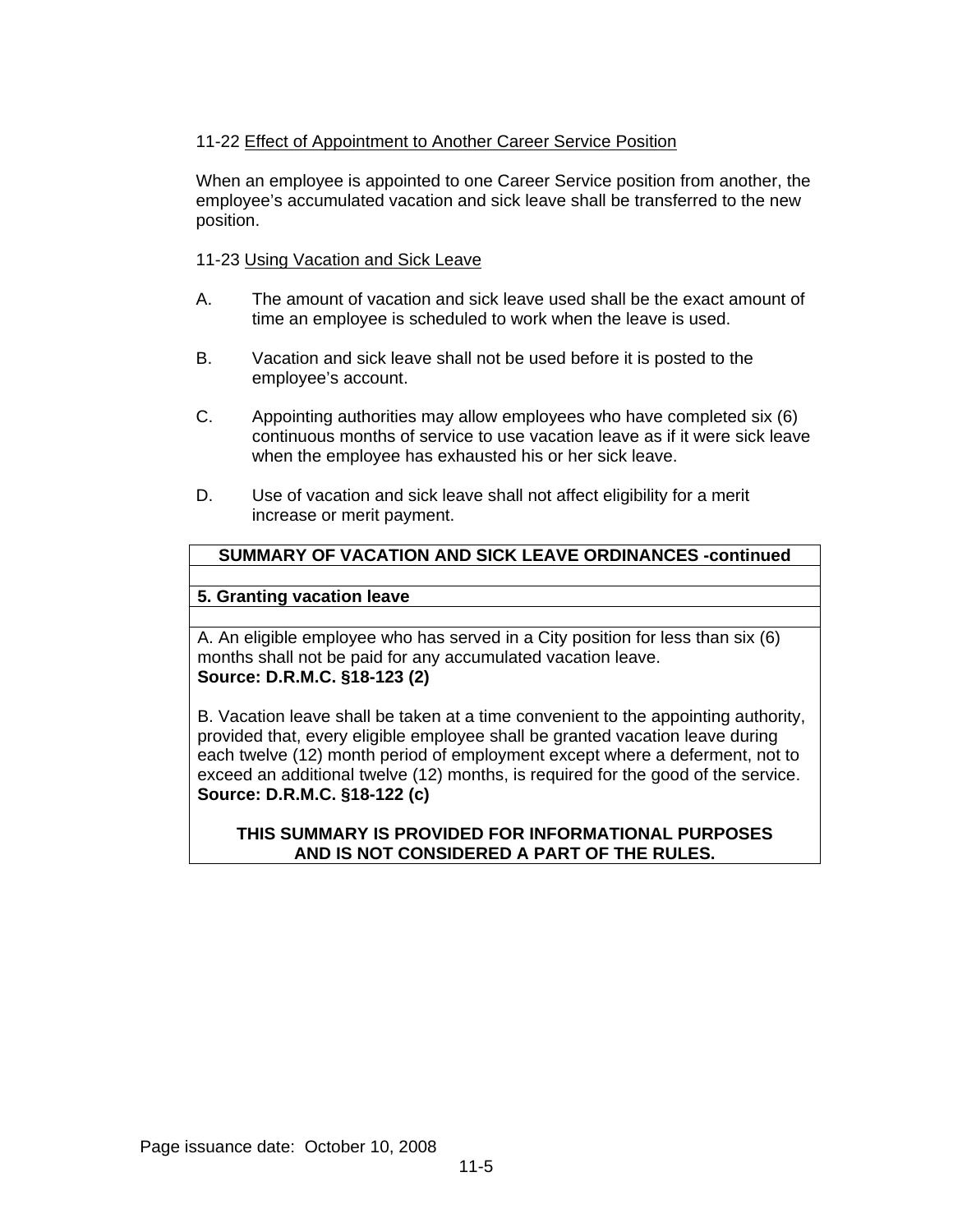## 11-24 Granting Vacation Leave

A. Appointing authorities shall grant leave on the basis of the work requirements of the agency after conferring with employees and recognizing their wishes where possible. Preference in the scheduling of vacation time shall be given to employees in order of their total length of continuous employment in the Career Service; provided, however, 1) that an employee who has been reinstated or reemployed following a layoff shall be given credit for the period of continuous employment in the Career Service prior to the layoff, and 2) that before the employee joins the agency, the provisions of this subsection shall not be effective until the next vacation schedule is prepared.

### B. Exceeding the Vacation Leave Accumulation Limit:

An appointing authority may not defer an employee's use of vacation leave to the extent that the employee will lose earned vacation leave. If the appointing authority is unable to allow an employee who has accumulated the maximum hours of vacation leave to use any of it because of workload, the Career Service Personnel Director ("Personnel Director") shall approve an emergency request by the appointing authority to exceed the maximum amount. The employee must use the excess over two hundred-eighty-eight (288) hours or three hundred thirty-six (336) hours, whichever applies, within one year of the approval date.

### 11-25 Reasons for Using Sick Leave

Sick leave may be used when an employee is incapacitated by sickness or injury; for medical examinations, or treatment; for necessary care and attendance during sickness, or for death, of a member of the employee's immediate family, and for qualifying conditions under the Family and Medical Leave Act ("FMLA").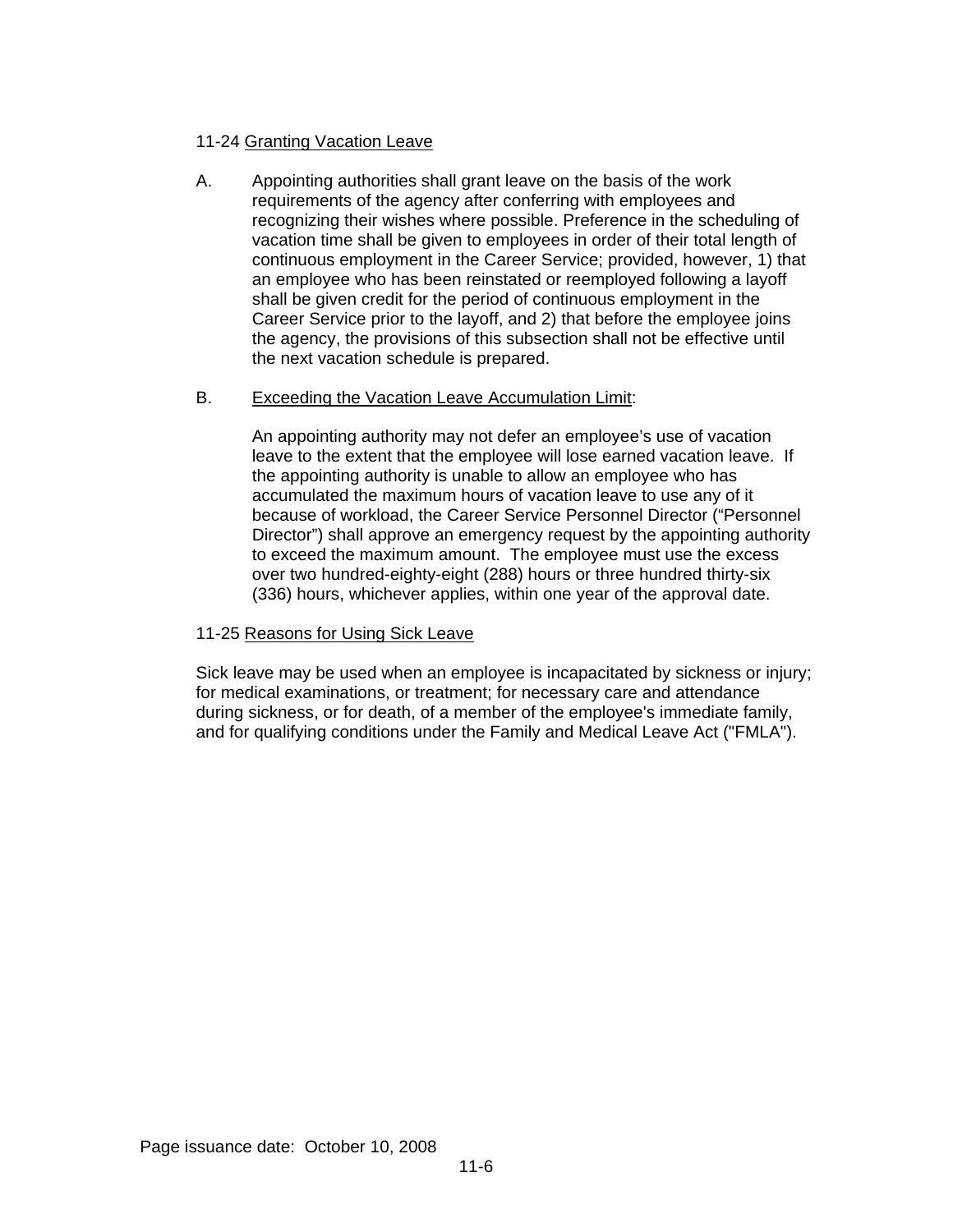### 11-26 Donated Sick Leave

A Career Service employee may donate sick leave to another Career Service employee provided that all of the following conditions are met:

- A. Donor requirements: The employee donating sick leave must retain a sick leave balance of at least two hundred forty (240) hours after the donation;
- B. Recipient requirements: In order to use donated sick leave, an employee must have
	- 1. Exhausted his or her accumulated sick and vacation leave; and
	- 2. Need to use sick leave for a personal or immediate family sickness, or other qualifying FMLA condition.
- C. The amount of sick leave to be credited to the recipient's account shall be computed as follows:
	- 1. Multiply the number of hours of sick leave being donated by the hourly rate of pay of the donor employee;
		- a. Divide the result by the hourly rate of pay of the recipient; and
		- b. Round the result down to the closest full hour.
	- 2. The computations made in paragraph C.1. shall be reported to the Department of Finance in accordance with procedures to be established by that office.
- D. Recipients of donated sick leave are not entitled to receive pay upon separation for unused donated sick leave. Unused donated sick leave may not be donated to another employee or returned to the donor.

Page issuance date: October 10, 2008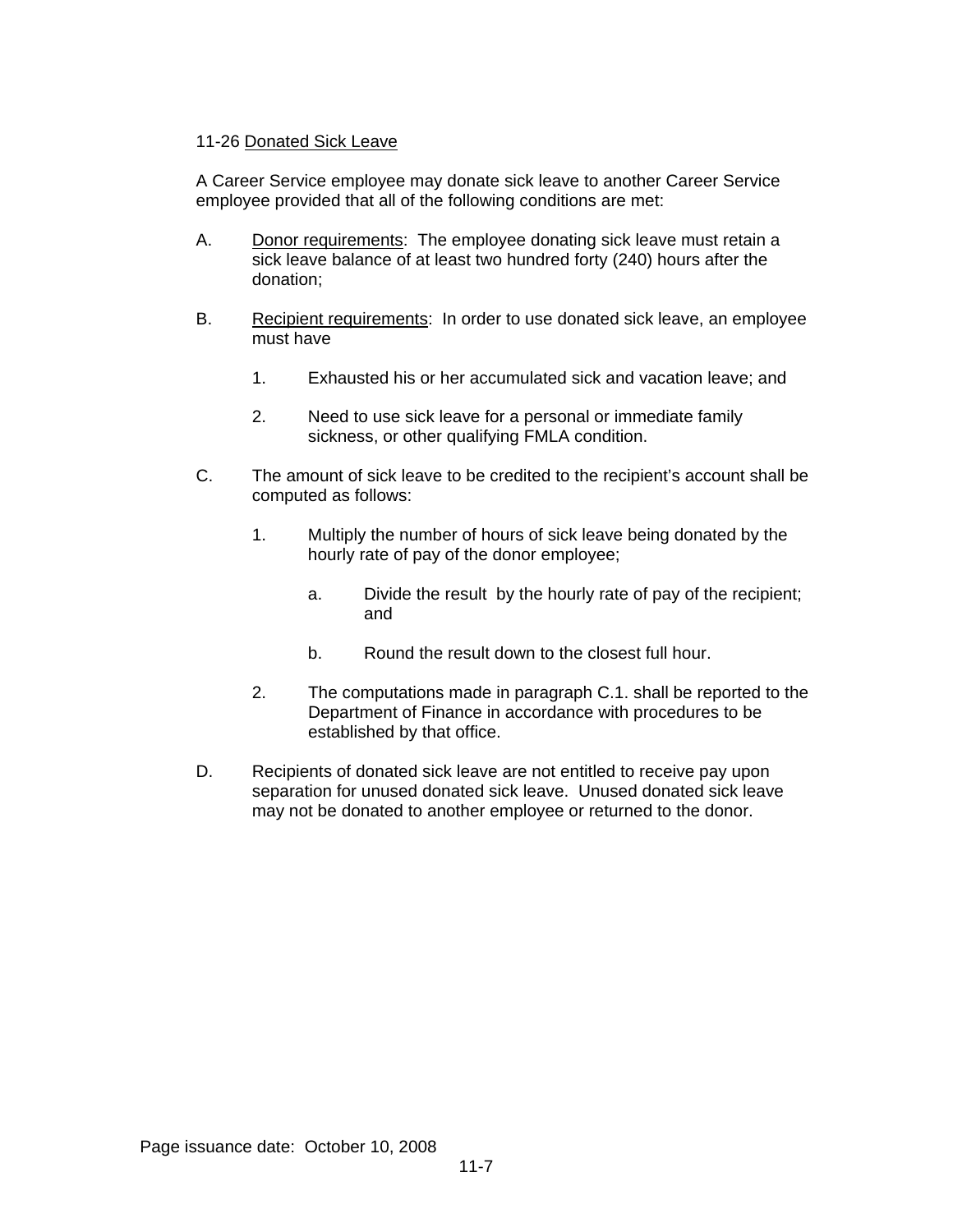# 11-27 Reporting and Investigation of Sick Leave

- A. Reporting of absence on sick leave: If an employee is absent for reasons that entitles the employee to use sick leave, the employee or a member of the employee's household shall notify the employee's supervisor as soon as possible but at least within two (2) hours after the employee's usual reporting time. Appointing authorities may establish sick leave reporting procedures which differ from the standard for an entire agency, for specific units, or for individual employees in order to meet special program needs or work loads. If an employee fails to notify the employee's supervisor or agency head, no sick leave shall be approved, except in unusual circumstances, to be determined by the appointing authority. Immediately upon returning to work, the employee shall submit a request to use sick leave indicating the duration of the leave, and the dates of departure and return.
- B. Investigation of use of sick leave: Appointing authorities may investigate the alleged illness of an employee absent on sick leave. False or fraudulent use of sick leave shall be cause for disciplinary action and may result in dismissal.
- C. Medical statement: An employee who is absent on sick leave for more than three (3) days because of his or her own illness or that of a member of his or her immediate family may be required to furnish a statement signed by attending physician, or other proof of illness satisfactory to the appointing authority. An appointing authority may require this statement or proof for an absence chargeable to sick leave of any duration. If an appointing authority has reason to believe that the absence may be a qualifying event under the FMLA, the FMLA medical certification requirements shall apply.

### 11-28 Bereavement Leave

Employees shall be entitled to use up to forty-eight (48) hours of sick leave because of the death of a member of an employee's immediate family. An appointing authority may grant additional sick leave, or may allow an employee to use other paid or unpaid leave because of unusual circumstances.

### 11-29 Last Day Worked

Employees shall not earn vacation or sick leave after the effective date of the employee's separation. Rule 1 DEFINITIONS, Rule 14 SEPARATION OTHER THAN DISMISSAL and Rule 16 DISCIPLINE AND DISMISSAL define the effective dates of dismissals and other types of separations.